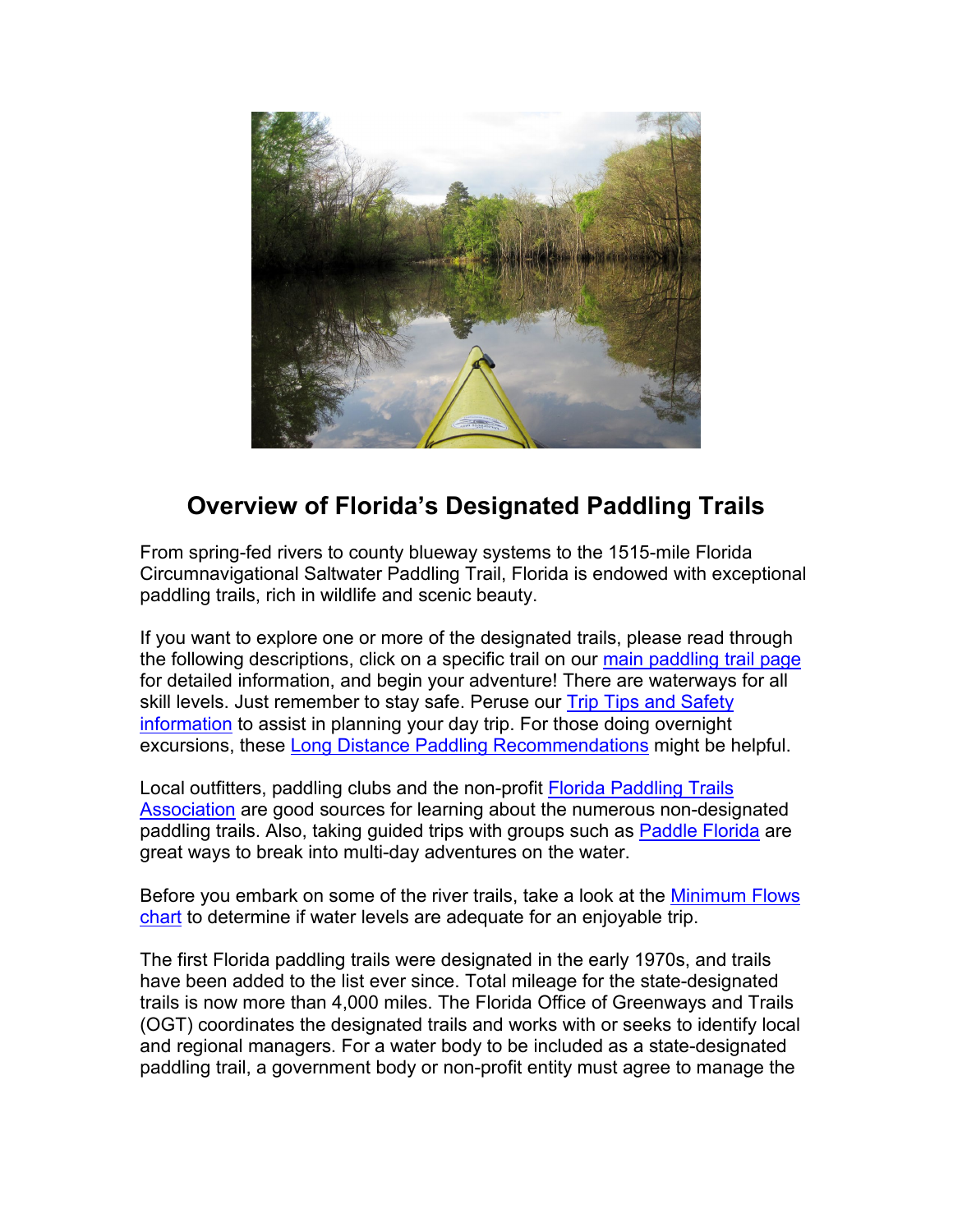trail and [apply for designation](https://floridadep.gov/parks/ogt/content/designations) through an established process through the Office of Greenways and Trails.

Regarding federal designations, the Loxahatchee and Wekiva Rivers are Florida's national [wildlife and scenic rivers,](https://www.rivers.gov/florida.php) the Suwannee River Wilderness Trail is a recognized [national water trail,](https://www.nrtdatabase.org/trailDetail.php?recordID=3995) and there are a dozen Florida paddling trails that are recognized [national recreation trails.](https://www.nrtdatabase.org/trailList.php?usrTrailName=&usrTrailSystem=&usrTrailState=FL&usrTrailCounty=&usrTrailLength=0&chkWater=on&usrTrailUse=&usrTrailUse2=&usrAgency=&usrYearDesignated=&btnDetailedSearch=Search+the+Database) The Myakka is the only state [designated wild and scenic river,](https://www.friendsofmyakkariver.org/Wild-and-Scenic-River#:%7E:text=The%20Myakka%20was%20designated%20as,the%20river%20within%20Sarasota%20County.) established by the Florida Legislature in 1985.

We want to keep our trail maps and guides current, so if you have noticed changes in access or other features while on a trail, please contact [doug.alderson@Floridadep.gov.](mailto:doug.alderson@Floridadep.gov)

# **Paddling Skill Levels**

The trail guides and this overview offer recommended skill levels for the various trails. Here are general definitions for these levels.

Beginner: New to paddling and may need tips and/or instruction. Prefers short trips of 1-5 miles on protected waters

Intermediate: Paddlers with knowledge of basic strokes and rescue techniques and some paddling experience on both river trails and open water in various weather conditions. Prefers trip distances of 5-10 miles and sometimes longer under favorable conditions. Proficient in steering.

Advanced: Seasoned paddlers who possess the skills and experience to paddle a variety of water types and conditions. Comfortable with paddling more than 10 miles in a day.

# **Trail Descriptions Alphabetically**

**Alafia River**  Trail length: 10 miles Difficulty: Easy to Moderate Skill level: Beginner to Intermediate

The Alafia provides the paddler with occasional shoals to get the heart pounding. Ibis, wood stork, osprey, red-shouldered hawk, pileated woodpecker, kingfisher, blue heron, songbirds, alligators and turtles can all be spotted. When the water is high and the current becomes swift, the river is not recommended for beginners. Most of the trail's shorelines are undeveloped and in public ownership. Occasional snags or strainers may require portaging.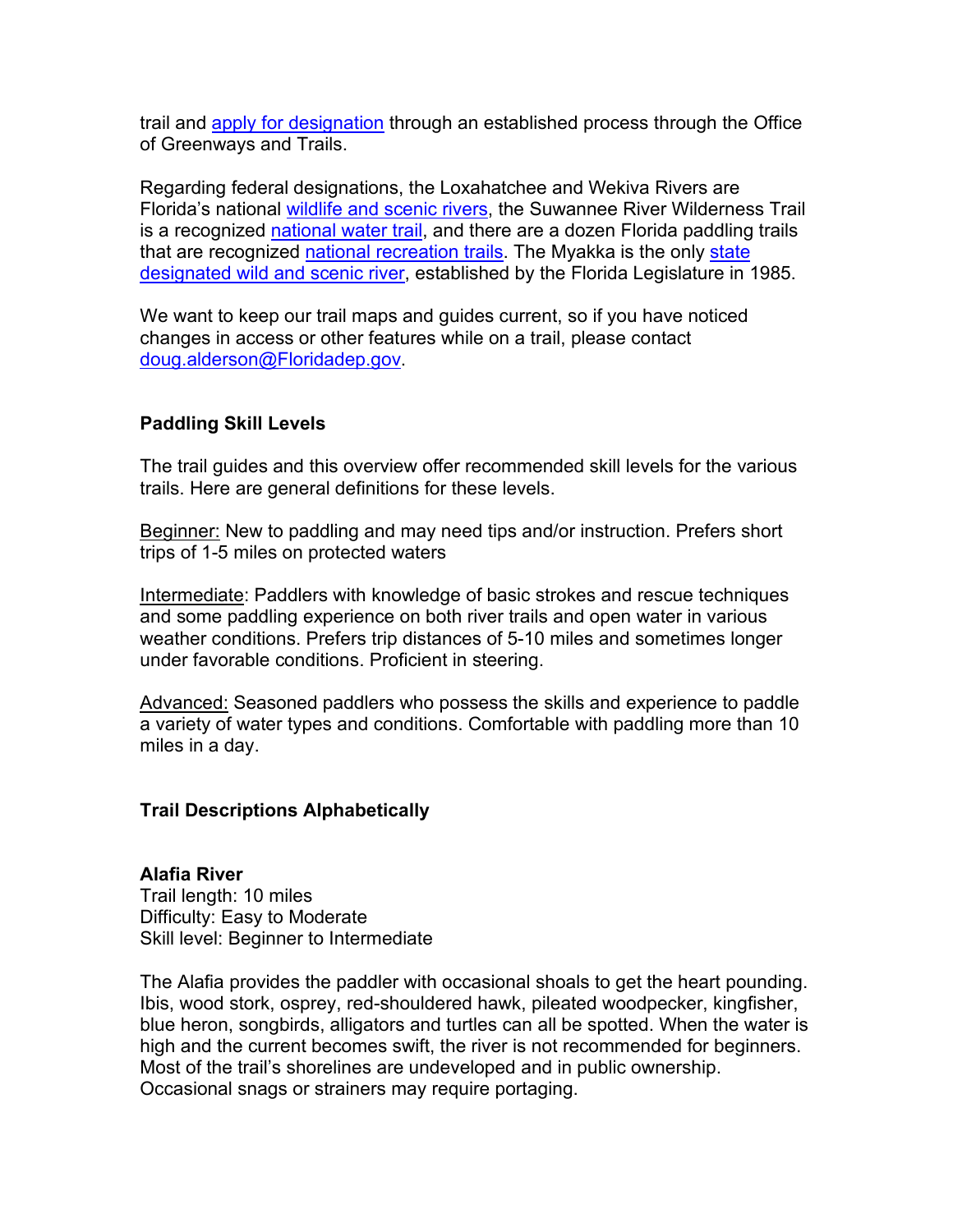# **Apalachee Bay Maritime Heritage Paddling Trails**

Trail length: 50 miles Difficulty: Moderate Skill level: Intermediate

Be transported back in time as you discover the history and witness the ecological diversity on one or all nine of the trails that make up the Apalachee Bay Maritime Heritage Paddling Trail System along the Wakulla County coast in North Florida. Apalachee Bay is named for the Apalachee Indian nation is one of the healthiest and most productive bays in the nation. Most of the protected coastline is located within the St. Marks National Wildlife offering paddlers a look at one of the most undisturbed bays in the United States. Each of the trails varies in difficulty and most can be completed in two to three hours. Paddlers can choose their own adventure based on skill level and interest. The majority of the trails are located between Panacea and St. Marks. The trails include Chaires Creek, Tide Creek, Mashes Sands, Levy Bay Loop, Spring Creek Inside Passage, Goose Creek Bay, Indian Point, Port Leon and the St. Marks River to Lighthouse.

## **Apalachicola River Blueway**

Trail length: 114 miles (also includes part of Owl Creek, Devon Creek, and Dead Lakes) Difficulty: Moderate Skill level: Intermediate

From its formation at the Jim Woodruff Dam near the Georgia border, the Apalachicola River is undammed and largely wild, flowing past large tracts of public and protected lands. High bluffs, abundant wildlife, and rare animals and plants make this river among the most unique in Florida, and at the right water conditions, large sandbars make for ideal primitive campsites. The river has the highest volume of flow of any waterway in Florida, so there is always a good current until it widens near the bay.

# **Apalachicola River Paddling Trail System**

Trail Length: 100 miles Difficulty: Easy to Moderate Skill Level: Beginner to Intermediate

Excellent opportunities for paddling and kayaking entice paddlers of all abilities to enjoy a hundred miles of marked waterways interlacing the lower Apalachicola River estuary. Short easy Trails meander through mysterious tupelo swamps while a variety of overnight Trails flow along rivers and open bays where fishing and wildlife viewing opportunities abound.

# **Aucilla River**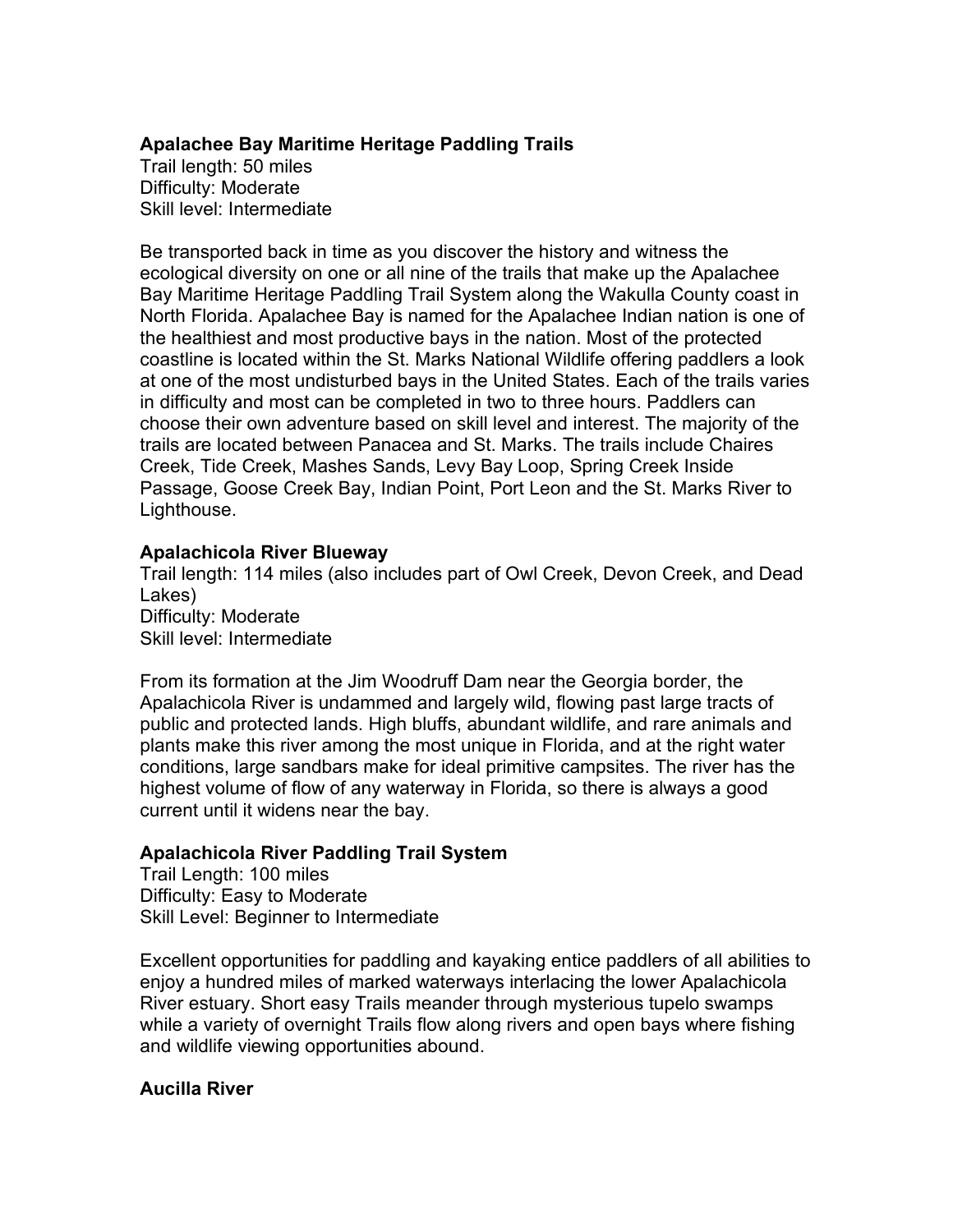Trail length: 27 miles Difficulty: Moderate to Difficult Skill Level: Intermediate to Advanced

With high limestone banks and an arching canopy of live oaks, cypress and other trees, the Aucilla is as picturesque as it is wild. The river runs 75 miles to the Gulf of Mexico, but only about a third is navigable. This river has rapids and shoals that paddlers can find challenging, especially at low water. The river is not recommended for beginners.

## **Big Bend Saltwater Paddling Trail**

Trail length: 105 miles Difficulty: Moderate to Difficult Skill level: Intermediate to Advanced

This unspoiled coastline between the Aucilla and Suwannee Rivers boasts one of the longest and wildest publicly-owned coastal wetlands in the United States, and a striking array of bird and marine life. Seven designated primitive campsites have been set up exclusively for paddlers and a handful of small coastal communities provide opportunities for resupply. Since much of the region is remote and cell phone coverage is limited, experience in open water coastal paddling is recommended.

## **Blackwater River**

Trail length: 31 miles Difficulty: Easy to Moderate Skill level: Beginner to Intermediate

This winding stream flows through the unspoiled Blackwater River State Forest, with trees often forming a dense canopy over the river. High bluffs occur in some sections where pine and cedar trees tower above paddlers. The water is coffee colored, the reason why Creek Indians called the river "Oka Lusa" ("black water"). White sandbars provide a perfect place for camping or picnicking.

## **Blackwater River/Royal Palm Hammock**

Trail length: 13.5 miles Difficulty: Easy to Moderate Skill level: Intermediate

This scenic paddling trail winds through mangrove estuaries and salt marsh preserves of Collier-Seminole State Park, part of the Ten Thousand Islands region. The park covers what is historically known as Royal Palm Hammock. Here is found one of three original native stands of royal palms in the state of Florida, resembling the coastal forests of the West Indies and Yucatan.

## **Bulow Creek**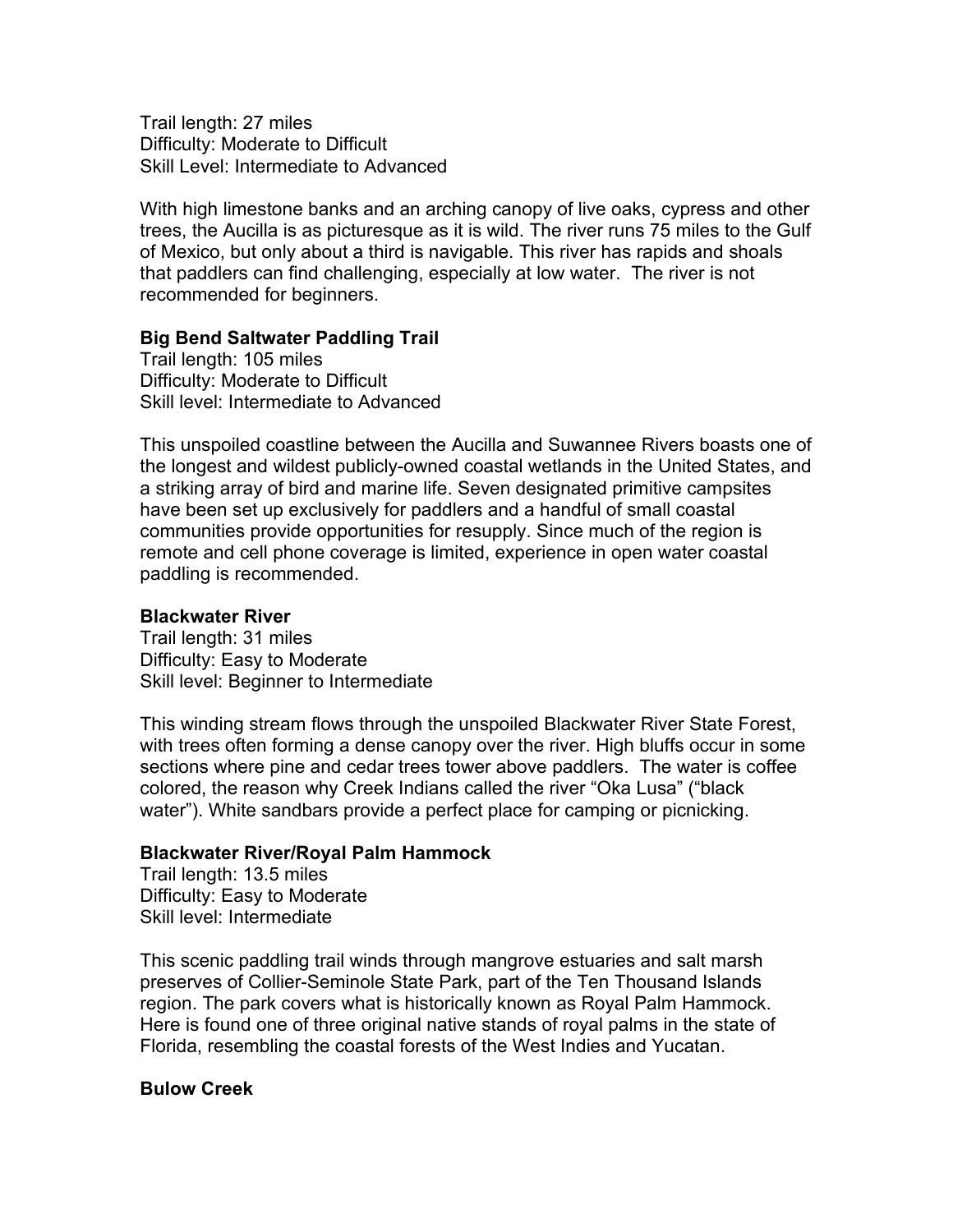Trail length: 6.5 miles from state park to Intracoastal Waterway (can also paddle about 3.5 miles upstream from state park) Difficulty: Easy to Moderate Skill level: Beginner to Intermediate

Bulow Creek begins at the historic Bulow Plantation Ruins State Park and leads upstream and back and then downstream to the entrance of the Intracoastal Waterway. As you approach the Intracoastal Waterway, the water begins to turn brackish. Much of the trail flows through grassy coastal marsh typical of the Atlantic Coast.

In 1836, Seminole Indians destroyed the prosperous Bulow Plantation where the Bulow family grew sugar cane, cotton, rice, and indigo. Ruins of the former plantation—a sugar mill, a unique spring house, several wells, and the crumbling foundations of the plantation house and slave cabins—show how volatile the Florida frontier was in the early 19th century.

## **Buster Island**

Trail length: 11 Difficulty: Easy to moderate Skill level: Beginner to intermediate

Paddlers encircle Buster Island, nestled between vast lakes that bracket Lake Kissimmee State Park. The paddling loop meanders through the Zipperer Canal, Lake Rosalie, Rosalie Creek, Tiger Lake, Tiger Creek and Lake Kissimmee before returning to the boat marina. An outfitter at the marina offers boat rentals, fishing advice and Segway tours. Pine flatwoods, oak hammocks and freshwater marsh burst forth in the fall and spring with an abundance of wildflowers that splash vibrant colors along the waterways. The diverse habitat, part of the headwaters of the Everglades, offers excellent wildlife viewing opportunities for the quiet and observant visitor. The park is a site on the Great Florida Birding Trail.

## **Charlotte County Blueway**

Trail length: 219 miles of trails Difficulty: Easy to moderate Skill level: Beginner to Intermediate

The Charlotte County Blueway trails are filled with unique opportunities to observe Southwest Florida's native flora and fauna. Along the western county boundary the Gulf of Mexico connects to an extensive estuarine system. The shoreline is divided into four distinct sections: Charlotte Harbor, Coastal, Myakka River and Peace River.

#### **Chipola River**

Trail length: 51 miles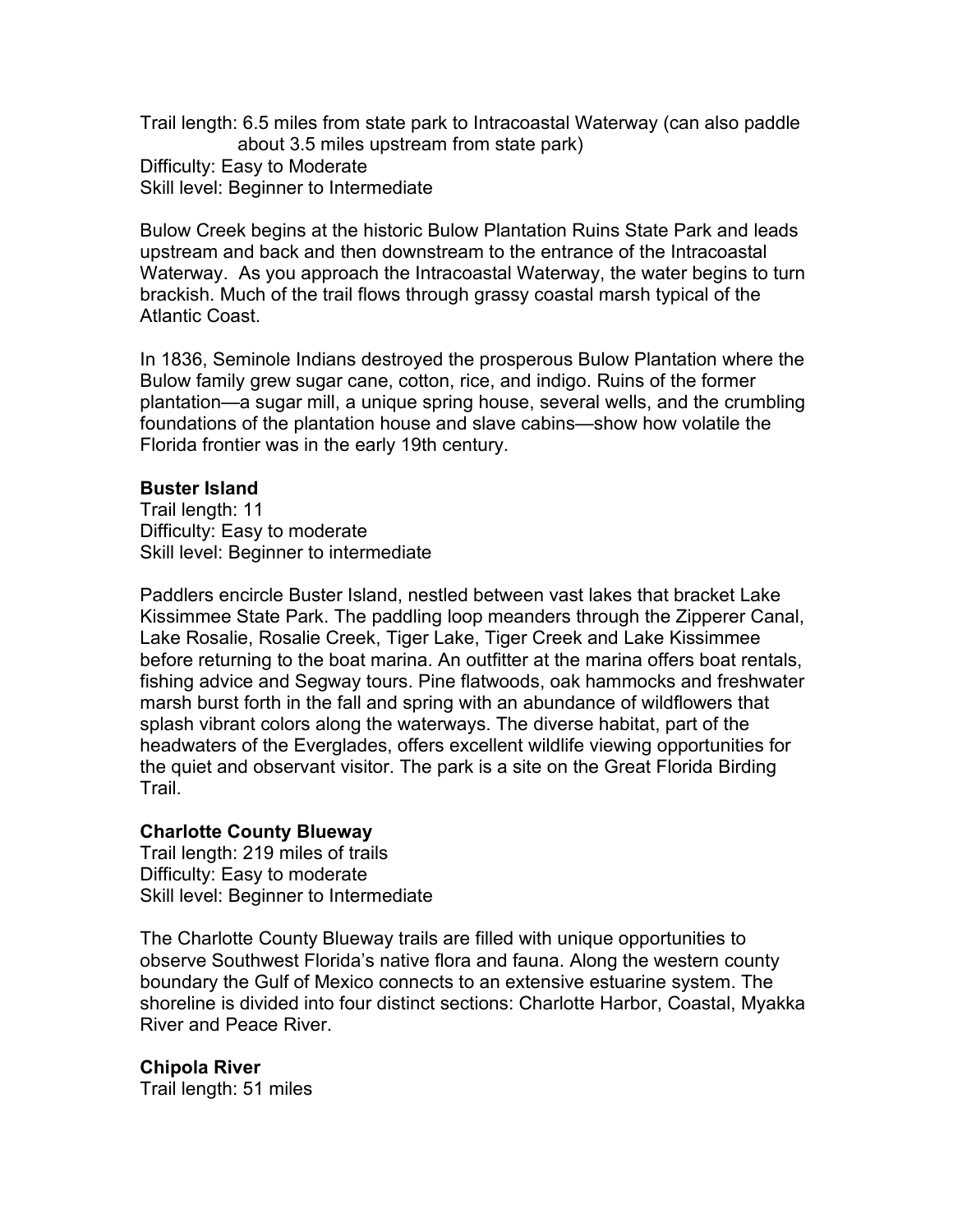Difficulty: Easy to Moderate Skill level: Beginner to Intermediate

Fed by numerous springs, this scenic 51-mile trail flows through river swamps and hardwood forests. Limestone bluffs and caves, visible from the water, add a unique touch. Several shoals are present, especially during low water, and should be attempted by intermediate paddlers. Paddlers should take note of the shoal known as "Look and Tremble Falls" below the State Road 274 bridge and portage if necessary.

## **Chipola River (Upper)**

Trail length: 4.5 miles Difficulty: Easy to Moderate Skill level: Beginner to Intermediate

The Upper Chipola River Paddling Trail is a shady, unspoiled waterway that meanders about 4.5 miles before ending in Florida Caverns State Park near Marianna. Numerous clear springs dot the river and colorful wildflowers adorn the banks in spring and fall. This remote stretch of the Chipola River is a site on the Great Florida Birding and Wildlife Trail with excellent wildlife viewing opportunities.

## **Choctawhatchee River**

Trail length: 64 miles Difficulty: Easy to Moderate Skill level: Beginner to Intermediate

The Choctawhatchee River is a journey into the heart of wild Florida where wildlife far outnumbers humans. This river is170 miles long, beginning in Alabama with about 88 miles in Florida. Expect to encounter few people or boats except near a few popular springs. Paddlers must be comfortable with primitive camping and filter or treat water as there are few potable sources. There is little to no development along the river and amenities are very limited-a bonus for those looking for immersion in wilderness.

## **Coldwater Creek**

Trail length: 19 miles Difficulty: Easy to Moderate Skill level: Beginner to Intermediate

Flowing through the Blackwater River State Forest, Coldwater Creek has some of the swiftest water in Florida. Because it is spring-fed, the shallow water is always pleasantly cool and makes for a perfect paddle for all ages. Flowing for nearly 20 miles through undeveloped land, it is very narrow in spots with a steep gradient. The sandy bottom and broad sandbars will remind you of nearby Gulf Coast beaches. A brisk downstream current helps carry you past pine and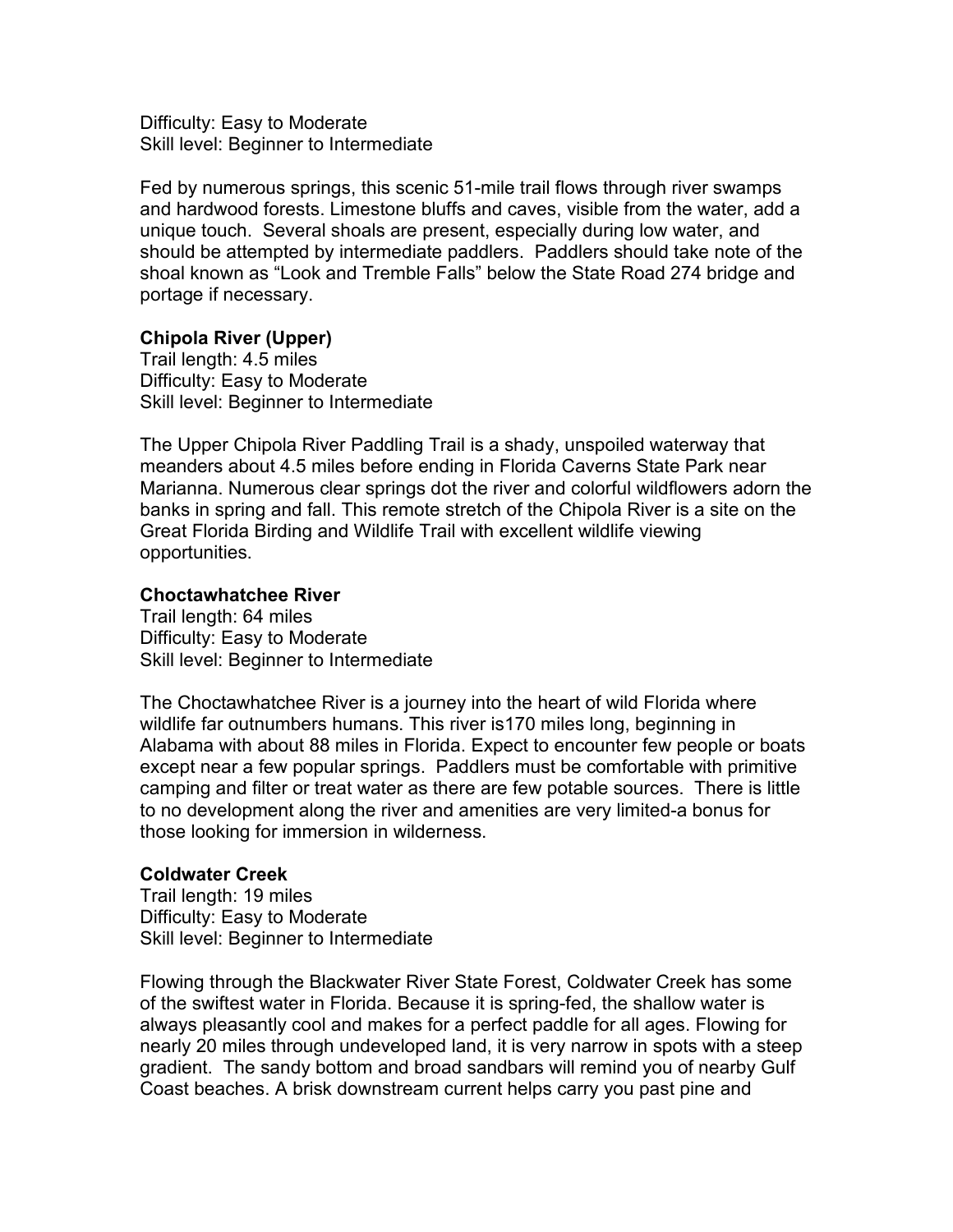hardwood forests. Obstructions could include cypress knees, logs, and wide gravel bars that extend into the stream from shorelines.

## **Econfina Creek**

Trail length: 24 miles Difficulty: Easy (lower section) to Difficult (upper section) Skill level: Beginner (lower section) to Advanced (upper section)

This trail is an unusually beautiful, swift-flowing creek in northwest Florida that empties into the Gulf of Mexico near Panama City. The upper 11 miles of the trail (between Scott Bridge and Walsingham Park) is one of the most difficult stretches of river in the state. It is narrow with tight curves, fast water chutes, log jams and shallow water, so expect to portage. The lower section is spring-fed and slower, and the springs are possibly the purest in the state. The creek is ever-changing and the type of paddling experience and degree of difficulty is dependent on widely fluctuating water levels.

## **Econlockhatchee River**

Trail length: 19 miles Difficulty: Easy to Moderate Skill level: Beginner to Intermediate (depending on water levels)

Flowing past unmarred forests, including the Little Big Econ State Forest, paddlers can see a diverse array of wildlife including sandhill cranes, bald eagles, ospreys, hawks, wading birds, wood storks, roseate spoonbills, waterfowl, shorebirds, deer, turkey and sometimes black bear. The Muskogee name for the river means "River of Many Mounds," named for the multitude of Indian mounds found along this waterway. The second largest tributary of the storied St. Johns River, this black water stream is narrow in places and canopied by cypress and sabal palm.

# **Estero Bay and River**

Trail length: 9 miles Difficulty: Easy to Moderate (in bay) Skill level: Beginner to Intermediate (in bay)

Starting as a curving blackwater stream through hardwood hammocks, the lush shoreline eventually gives way to mangrove swamps, coastal bays and islands. Yellow-crowned night herons, cormorants and anhingas are easily spotted; more rare are black-whiskered vireos and mangrove cuckoos. Two prominent historic sites are featured along the trail: the Koreshan community and Mound Key. The trail also circumnavigates the island of Lover's Key State Park.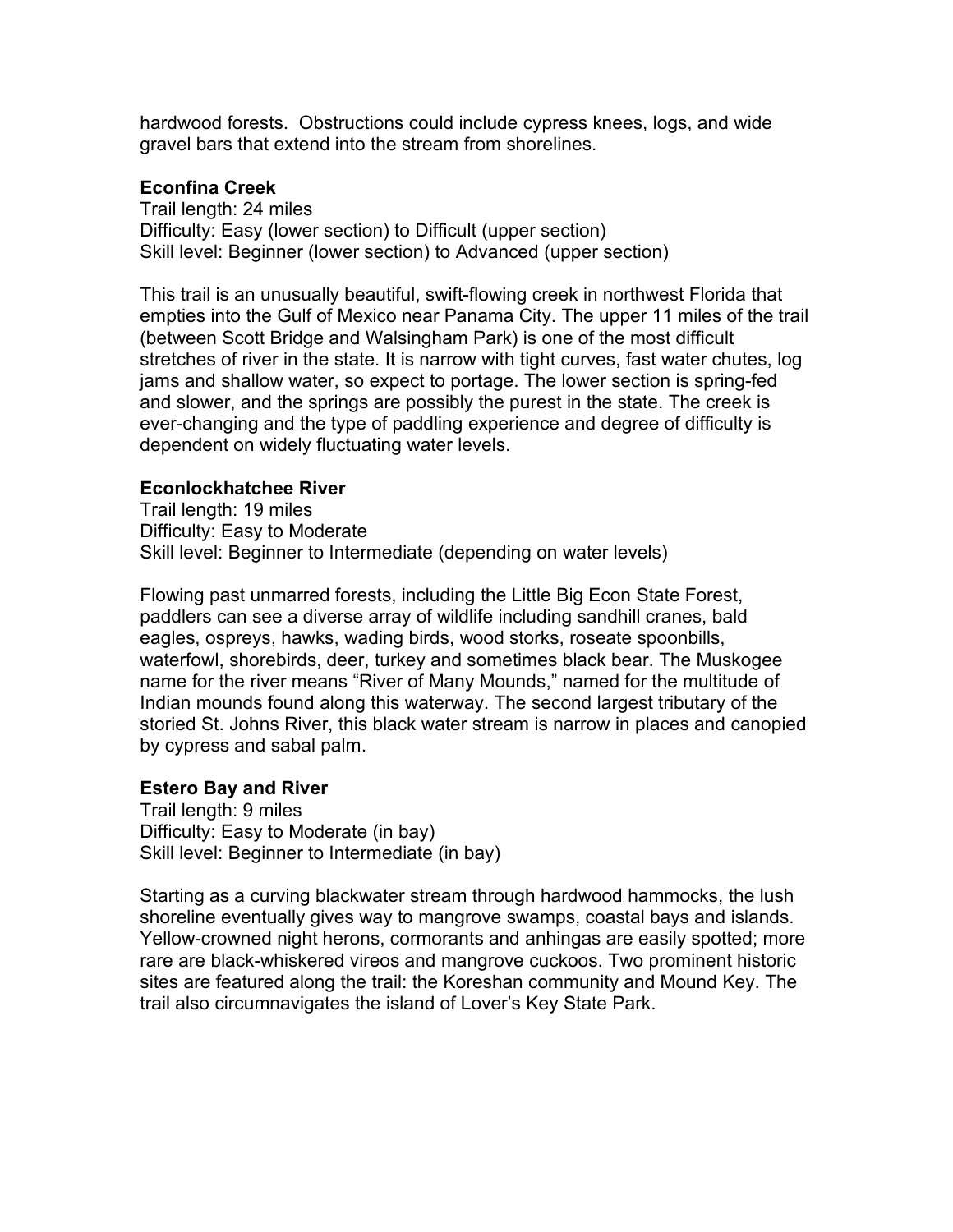## **Florida Circumnavigational Saltwater Paddling Trail**

Trail length: 1,515 miles Difficulty: Intermediate to Difficult Skill level: Moderate to Advanced

Beginning at Big Lagoon State Park near Pensacola, extending around the Florida peninsula and Keys, and ending at Fort Clinch State Park near the Georgia border, the Florida Circumnavigational Saltwater Paddling Trail (commonly referred to as The CT) is a 1,515-mile sea kayaking paradise. The trail includes every Florida coastal habitat type, from barrier island dune systems to salt marsh to mangroves. Several historical sites and points of interest are accessible by kayak along with colorful fishing communities and urban centers.

The CT is divided into 26 segments. Each segment is unique, ranging from the remote Big Bend Coast and Everglades/Florida Bay wilderness, to the more urbanized coastlines of Pinellas County and Fort Lauderdale. The trail is utilized by thousands of Florida residents and visitors alike who paddle the trail for a few hours, days, weeks or months. Some hardy souls have paddled the entire trail, and others seek to complete the trail in segments over several years, similar to how hikers often tackle the Florida or Appalachian Trail.

The CT has incorporated and partnered with several existing local and regional trails such as the Big Bend Saltwater Paddling Trail, the Nature Coast Trail and the Gulf and Wilderness waterways in Everglades National Park. Also, the trail connects, incorporates and complements several county blueway trails.

## **Great Calusa Blueway**

Trail length: 190 miles of trails Difficulty: Easy to Moderate Skill level: Beginner to Intermediate

The Great Calusa Blueway paddling trail meanders through the coastal waters and inland tributaries of Lee County, covering the Pine Island/Estero Bay area, Calooshatchee River and Sanibel/Captiva islands. Easy-to-identify brown signs guide paddlers through shallow areas away from powerboat traffic. The trail is perfect for both beginners seeking short trips and avid and experienced backcountry paddlers. Anglers, bird watchers, day-trippers, families, adventure enthusiasts and geocachers also enjoy the blueway.

## **Hickey Creek**

Trail length: 8 miles round trip Difficulty: Easy to Moderate Skill level: Beginner to Intermediate

This paddling trail was likely used for travel and subsistence by the Calusa people, who lived along the coast of southwest Florida until they were nearly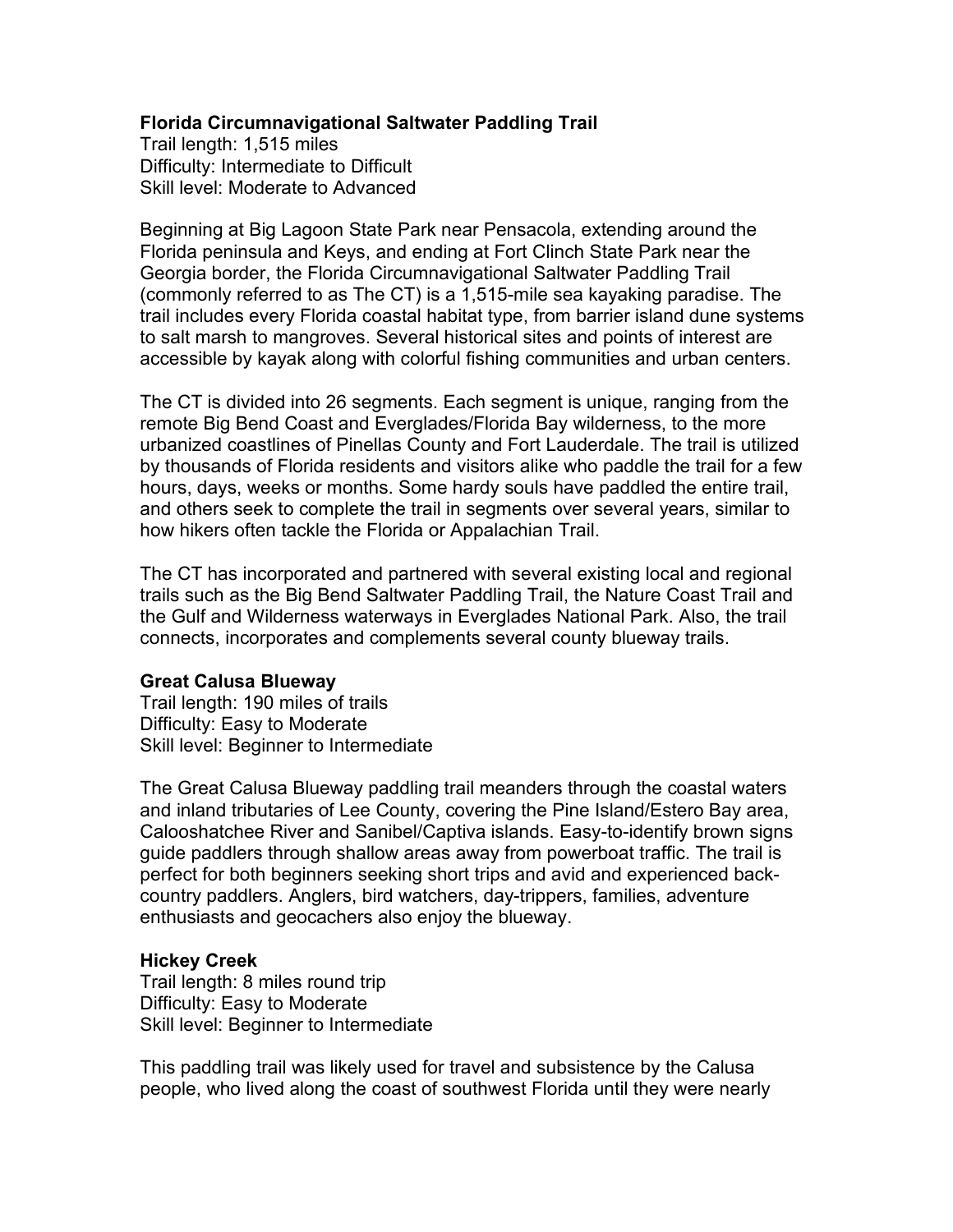eradicated in the late 1700s. Living and surviving on the coast caused the tribesmen to become great sailors. They defended their land against other smaller tribes and European explorers who were traveling by water. The adjoining Calooshahatchee River, which means "River of the Calusa," was their main waterway.

Hickey's Creek is a short round-trip paddling excursion that can be accessed from several different points on the Caloosahatchee River. Keep in mind that wind, currents, and motor boat traffic are present on the Caloosahatchee. Allow time to enjoy a short nature loop trail and picnic at the Hickey Creek Mitigation Park.

#### **Hillsborough River**

Trail length: 30 miles Difficulty: Easy to Difficult (depending on section) Skill level: Beginner to Advanced

From a narrow, winding stream to a tidal estuary with extensive salt marshes, the Hillsborough River Paddling Trail runs from Hillsborough River State Park to the City of Tampa's Rowlett Park. Because of the length and huge variations along the route, the paddling trips have been separated into four sections: North, Seventeen Runs, Middle and South. The scenic North section is short and wellsuited for beginner paddlers. The Seventeen Runs section is a very rugged and narrow section of river that is not maintained and should only be attempted by experienced paddlers. The Middle section is suited for beginner to intermediate paddlers, with some portages possible. The South section is rated for intermediate paddlers because of its length and the possibility of winds and motorboat traffic.

## **Holmes Creek**

Trail length: 19.5 miles Difficulty: Easy to Moderate Skill level: Beginner to Intermediate

Be sure to bring a mask and snorkel if paddling Holmes Creek. This remote Panhandle stream is fed by crystalline springs, so the water's clarity is often semi-transparent. Low-hanging branches and twisting bends add some challenge as the waterway makes its way past high sandy banks and lush swamplands. Several old-growth cypress and gum trees can be seen along the shore.

## **Indian River Lagoon and St. Lucie River Paddling Trails**

Trail Length: 37.7 Difficulty: Easy to Moderate Skill level: Beginner to Intermediate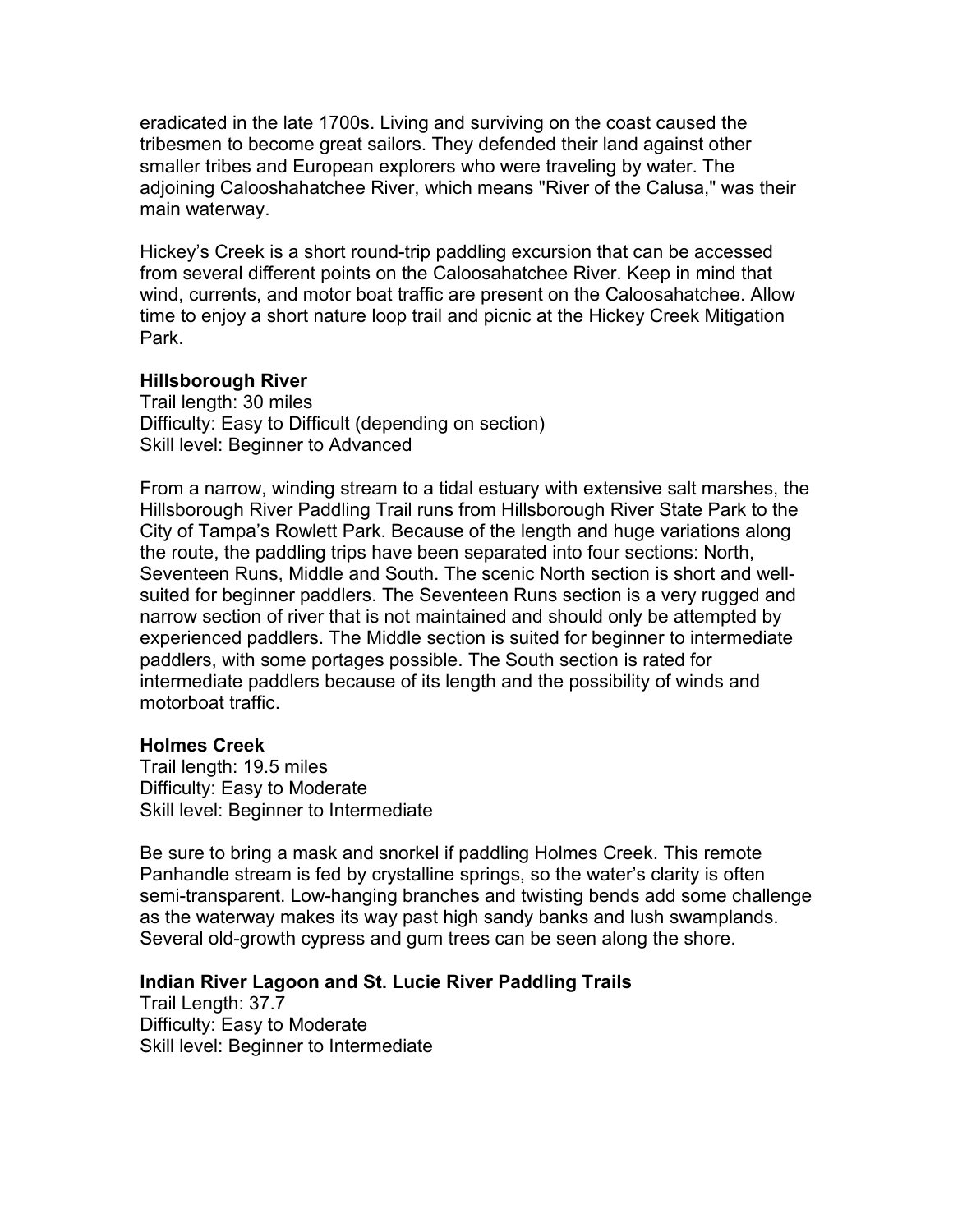The Indian River Lagoon portion of the trail is part of the Indian River Lagoon Aquatic Preserve, known for its manatees, dolphins, sea turtles and rich bird life. Care should be taken when crossing the boat channel of the Intracoastal Waterway. There is also a quiet 2.6-mile trail spur that runs through St. Lucie Inlet State Park. The St. Lucie River (South Fork) portion of the trail, known for its arching old-growth live oaks and numerous air plants, is 21.5 miles and extends from the Atlantic Ridge State Park/ Halpatiokee area to sites near the Indian River Lagoon and the St. Lucie Inlet. There is also a 3.6-mile trail spur that runs between Atlantic Ridge and the Halpatiokee County Preserve.

## **Itchetucknee River**

Trail length: 3 miles Difficulty: Easy Skill Level: Beginner

This beautiful spring-fed river is very popular in the summer months between Memorial Day and Labor Day as hundreds of visitors float in tubes and rafts down the shady waterway. It is best to visit during weekdays and less busy months when wildlife is abundant and few paddlers are present.

## **Juniper Creek**

Trail length: 6 miles Difficulty: Easy Skill Level: Beginner

Paddle this historic stream beginning at Red Rock Bridge, believed to be the location where Andrew Jackson and his forces crossed the river during the First Seminole War. Juniper Creek has gentle curves, some small bluffs, and goldtinted waters. Look for the white blossoms of mountain laurel lining the shore during spring.

# **Jupiter Waterway Trail**

Trail length: 39 miles Difficulty: Moderate to Difficult Skill Level: Intermediate to Advanced

The Jupiter Waterway Trail is a series of trails that connect the Loxahatchee River, Intracoastal Waterway and Jupiter Inlet. These legs and off-shoots create a natural playground of eco-tourism activities, from kayaking and stand-up paddleboarding to snorkeling, boating, fishing, and diving. It also has several adjacent natural areas that encourage "near-water" activities like hiking, biking, beaching and enjoying wildlife, such as bird-watching.

# **Lake County Blueways**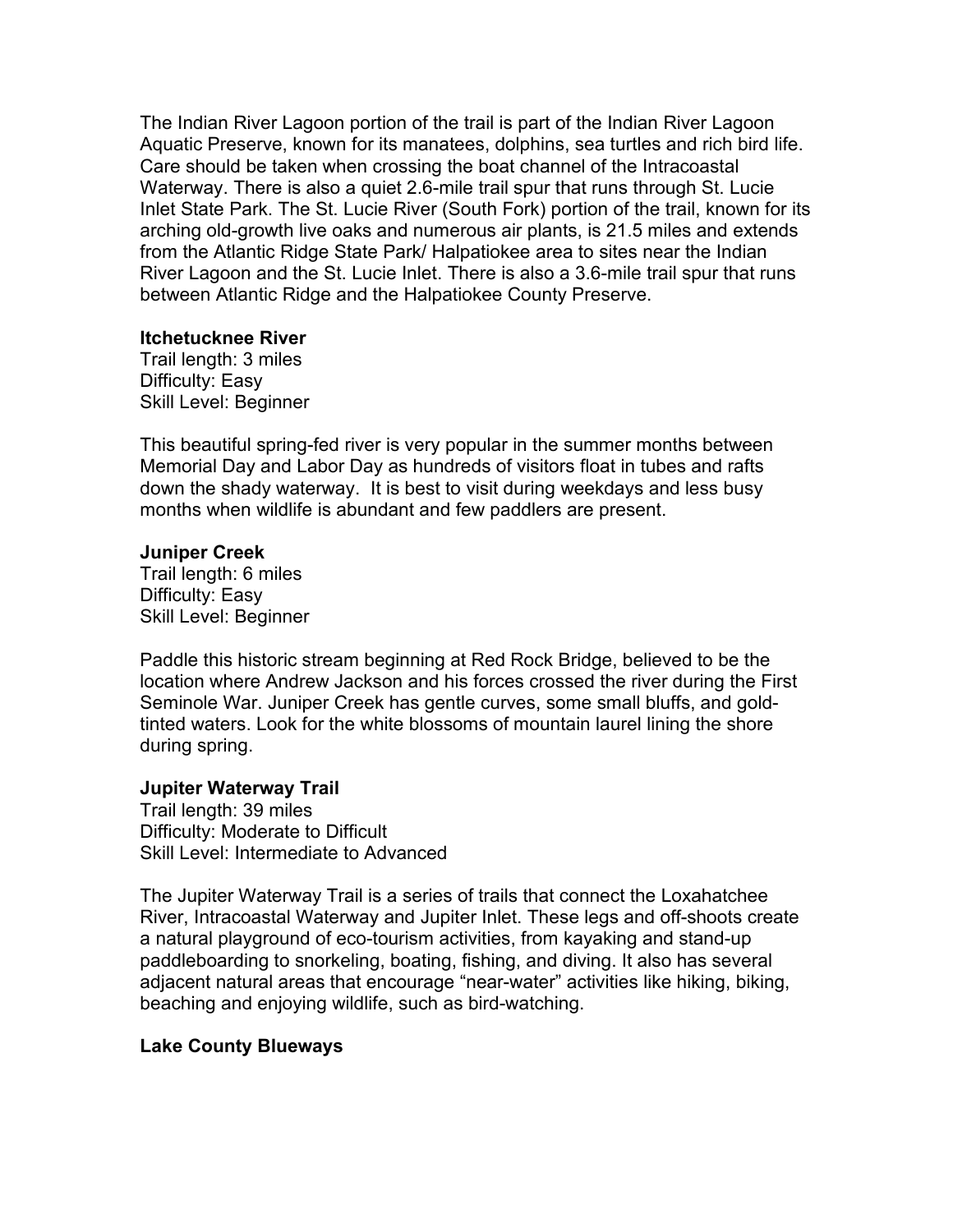Trail length: 130 miles Difficulty: Easy Skill level: Beginner

The Lake County Community Blueways feature eight trails within the areas of the St. Johns River, Golden Triangle, Palatlakaha Basin and Oklawaha Basin. Several of the St. Johns River trails are categorized as "wilderness" Blueways as these runs are located in remote, undeveloped areas and offer paddlers hiking and camping opportunities.

## **Lake Jackson Blueway**

Trail length: varies Difficulty: Easy to Moderate Skill level: Beginner to Intermediate

Located just north of Tallahassee, Lake Jackson provides a tranquil oasis within a bustling urban area. It is an enticing destination for viewing sunsets, paddling, boating, fishing, and birding. Paddling on Lake Jackson is relatively easy, given its openness, lack of current, and few powerboats. The lake has impressive views, and the water quality is good. Access to the lake is convenient with multiple public boat landings, allowing visitors to create a trip of any length.

## **Little Manatee River**

Trail length: 10 miles Difficulty: Easy Skill level: Beginner

Only 25 miles from Tampa, this tannin-tinted river has a sandy bottom and steep, sandy banks. Paddlers will journey through a variety of habitats including sand pine scrub, willow marsh, and hardwood forest. Several inviting rest stops can be found along the way.

## **Loxahatchee River**

Trail length: 8.5 miles Difficulty: Moderate to Difficult Skill level: Intermediate to Advanced

This swift and twisting river is worthy of its status as Florida's first National Wild and Scenic River. The coffee-colored stream meanders through an unspoiled subtropical river swamp where bald cypress, pond apple, orchids, and ferns line the shores. Trapper Nelson's cabin is a point of interest near the trail's terminus in Jonathan Dickinson State Park. Nelson was an intriguing and colorful fur trapper who came to the area in the 1930s and lived along the banks of the Loxahatchee. He made a living trapping and selling animals and built a rustic Florida homestead. He quickly became famous as the "Wildman of the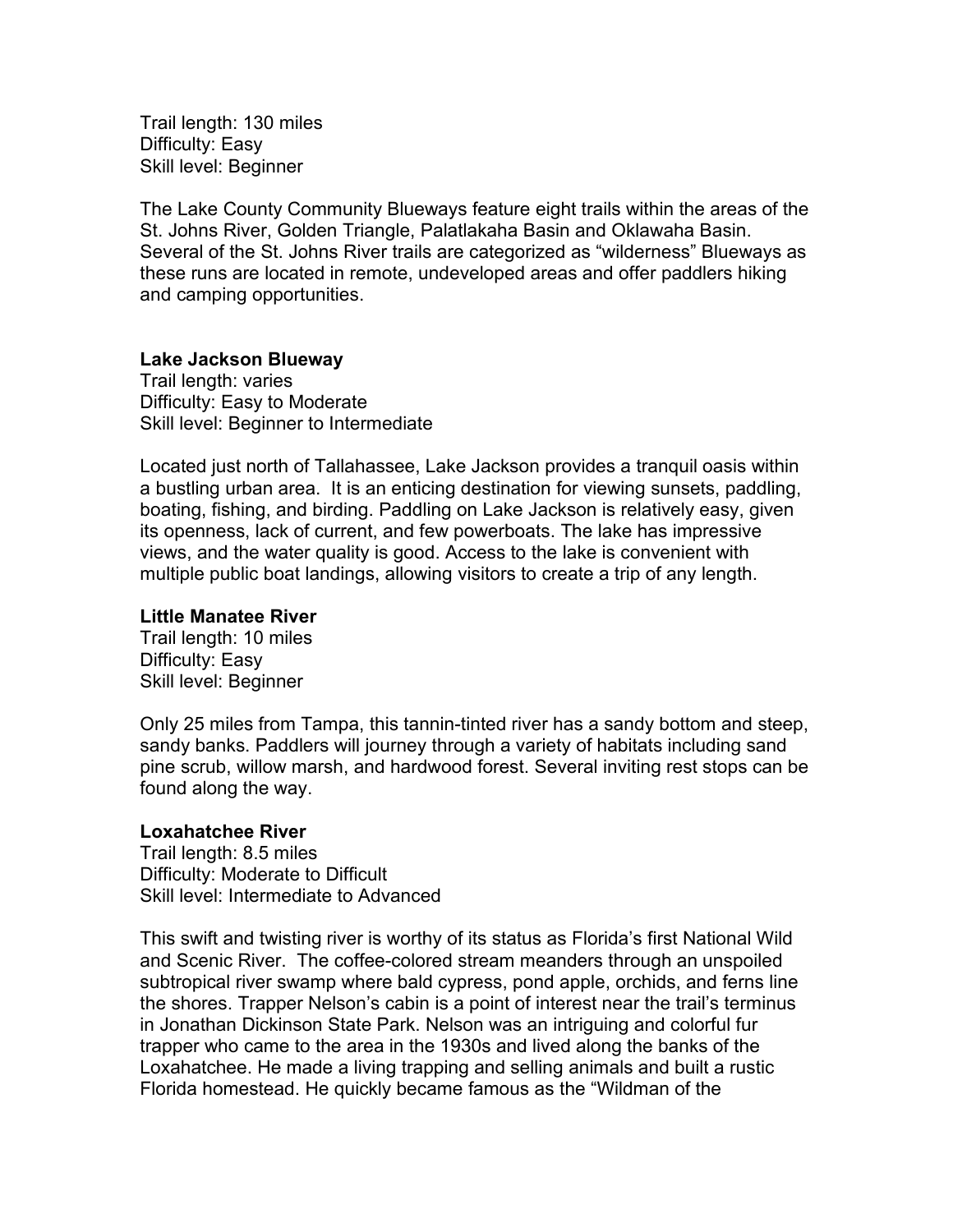Loxahatchee" and eventually ran a small wild animal exhibit for tourists. After his death in 1968, the state acquired his land, preserving his home and grounds for future generations to enjoy.

## **Merritt's Millpond**

Trail length: 4 miles Difficulty: Easy to Moderate Skill level: Beginner to Intermediate

Merritt's Mill Pond is a unique 202-acre spring-fed lake about 4 miles in length with crystal clear waters in Marianna. Merritts is perfect for beginning paddlers and an excellent place to take children as the clear waters reveal lots of fish, turtles, and interesting underwater sights. The Pond is encircled with tall cypress wreathed in waving Spanish moss, offering shade to paddlers who like to wind between the trees. There are crystal blue springs available to swim and snorkel in and submerged caverns offer adventure for certified cave divers.

## **Ochlockonee River (Upper)**

Trail length: 27 miles Difficulty: Moderate to Difficult depending on water levels Skill level: Intermediate to Advanced

Beginning near the Georgia line, the narrow upper portion of the Ochlockonee twists around cypress knees and blowdowns toward Lake Talquin. Most of this river corridor is completely undeveloped, surprising when considering that the City of Tallahassee is only a few miles away. Low water will require some portaging and pullovers.

# **Ochlockonee River (Lower)**

Trail length: 62 miles Difficulty: Moderate to Difficult depending on water levels Skill level: Intermediate to Advanced

Most of this trail is wild and scenic since the river winds through the Apalachicola National Forest and other public lands more than fifty miles, past high pine bluffs and dense hardwoods. Near Ochlockonee River State Park, the end of the trail, the river widens and motorboats are more common. Adjoining tidal creeks near the Gulf offer miles of exploration. Releases from the Jackson Bluff Dam vary water levels. Campsites, campgrounds and fish camps are numerous.

# **Paddle Manatee**

Trail length: 75 miles of trails Difficulty: Easy to Moderate Skill level: Beginner to Intermediate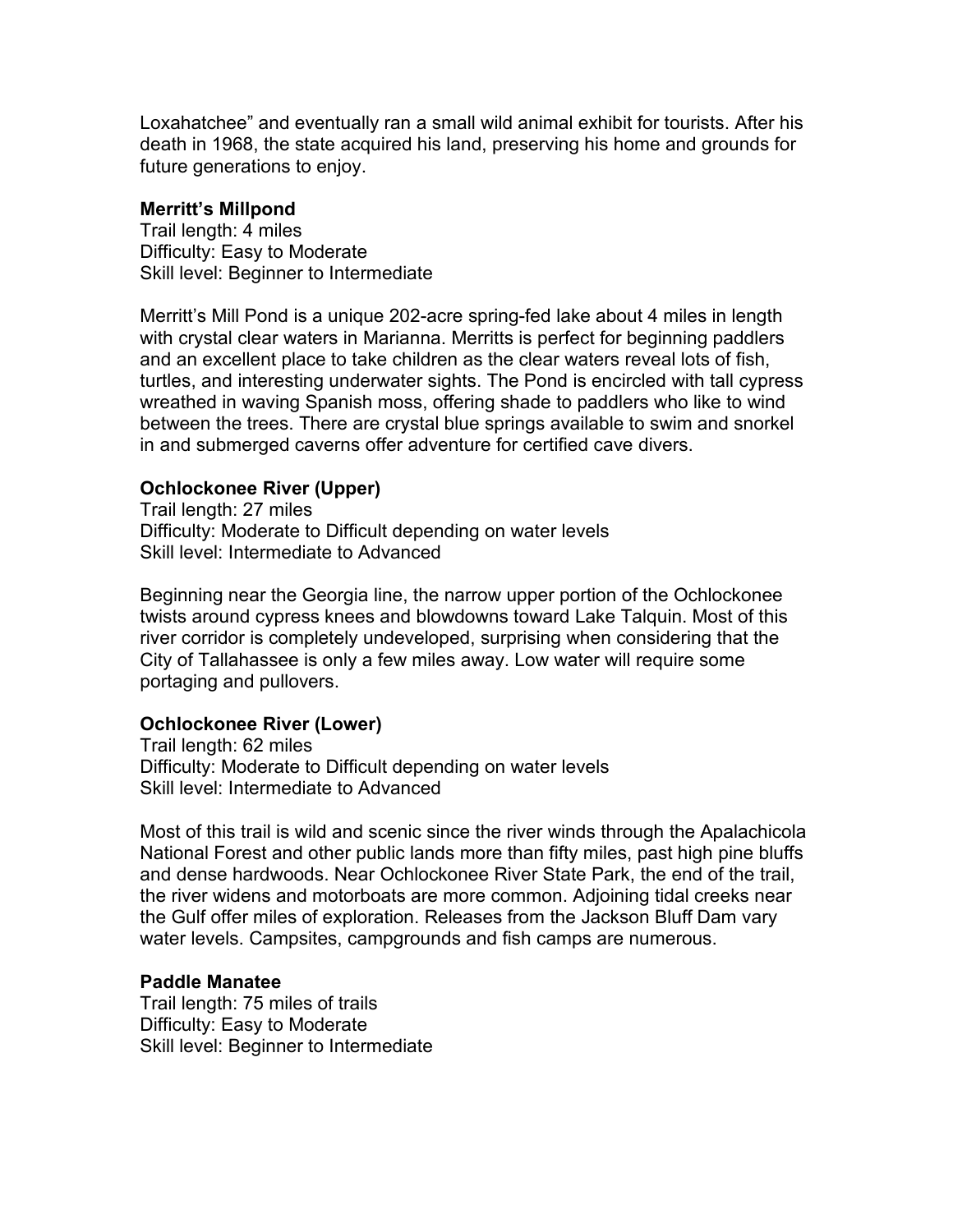Manatee County's rivers, tidal creeks and bays are all included in this comprehensive paddling trail network, the first of its kind established in Florida. Paddlers can spot a variety of marine and freshwater species, including dolphins, manatees and an array of birds and fish. Detailed maps can be downloaded and a free 45-page guide can be ordered by phone.

Manatee County Natural Resources Department, (941) 748-4501 x4605

#### **Peace River**

Trail length: 70 miles Difficulty: Easy to Moderate (depending on water levels) Skill level: Beginner; Intermediate above Zolfo Springs

The Peace River, true to its name, is a serene, slow-moving river with few signs of civilization. From Bartow to Arcadia, the pale, tea-colored river shows many different faces. Sometimes the river is narrow, passing swiftly between high banks. Around a curve, the river may widen and the current becomes slowmoving. Past another curve, the river becomes a quiet, shallow pond before narrowing again. The Peace River is split by tiny islands and joined by numerous creeks. Sandy beaches and sloping banks provide excellent camping spots. The most outstanding feature of the river is its geology. Large limestone formations frequently emerge from the banks and river bottom, creating shoals and gentle rapids (depending on water levels). Below Wachula, the river is popular with fossil hunters, who (after obtaining a state permit) pan for the shark's teeth and bones from ages past.

#### **Pellicer Creek**

Trail length: 6.7 miles round trip Difficulty: Easy Skill level: Beginner

The unspoiled pine forests of Faver-Dykes State Park and the 1,500-acre Princess Place Preserve make for scenic access points for this calm stream. More than 100 bird species, including colorful warblers, can be spotted during the spring and fall migrations. Eagles and falcons return to nest each year, and resident herons, egrets and wood storks can be seen year round. Both freshwater and saltwater fish can be caught in the stream.

Pellicer Creek, formerly called Woodcutters Creek, was once home to a large timber mill. The waterway was used to haul timber and turpentine out to the Mantanzas River and onward to St. Augustine. The creek is named for Francisco Pellicer, an early Spanish resident of the area and owner of a large and prosperous plantation.

#### **Perdido River**

Trail length: 15.4 miles Difficulty: Easy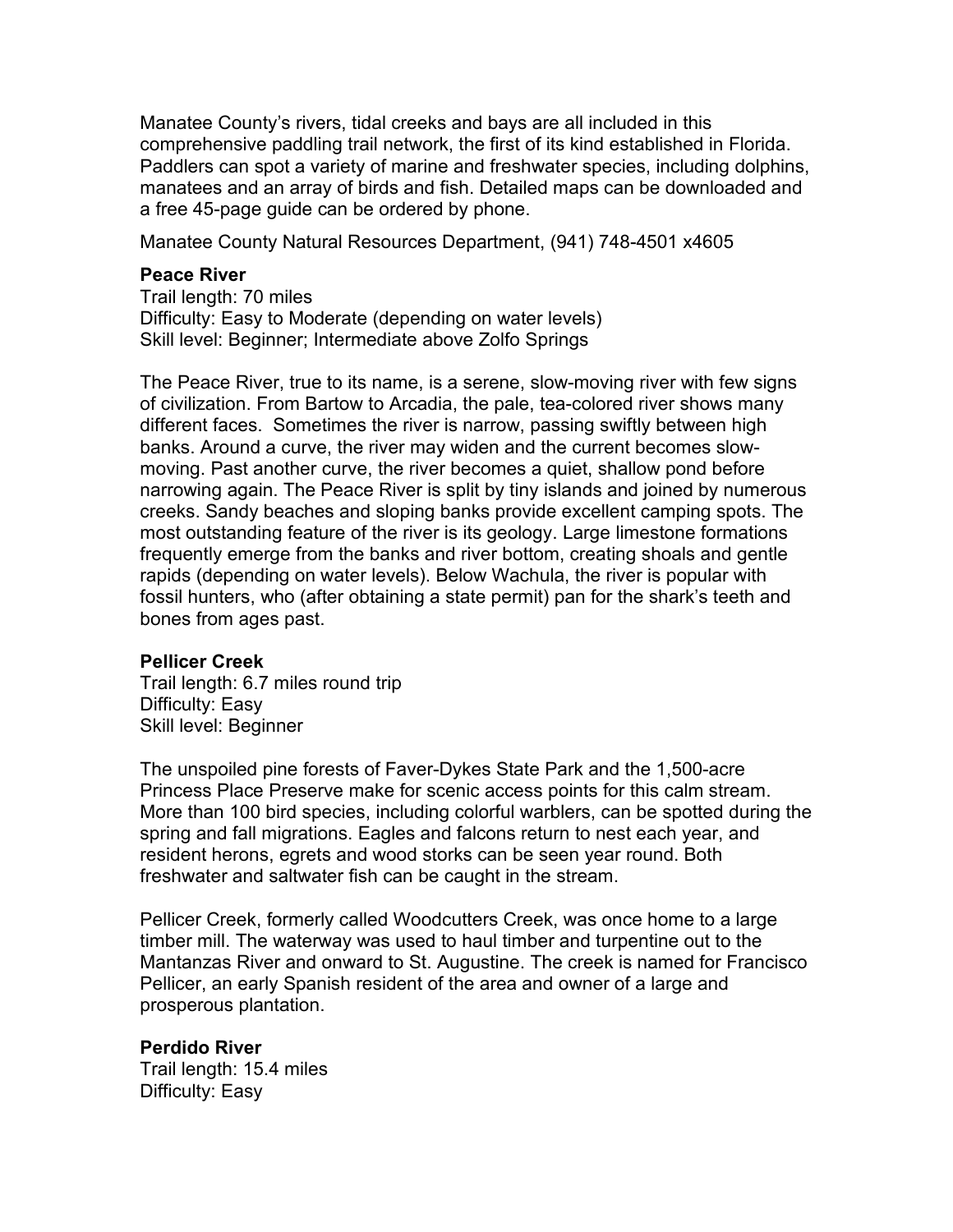Skill level: Beginner

Forming the border between Florida and Alabama, the Perdido curves past extensive woodlands of pine, cypress and juniper cedar. Several small sloughs provide additional paddling opportunities and numerous sandbars offer ideal rest spots. The sparkling waters are often tinted with yellow or red-black tannins from swamp vegetation, depending on rainfall levels.

# **Pithlachascotee River**

Trail length: 3-6 miles Difficulty: Easy to Moderate Skill level: Beginner to Intermediate

The wildest and most scenic section of the river is in the vicinity of the Grey Preserve, where arching trees often form a jungle-like canopy. Fragrant spider lilies greet paddlers in the warmer months. Below the preserve, the river flows through the town of New Port Richey and it is more of an urban paddling trail. Weekends and holidays in this lower section can be busy with boat traffic. Submerged logs are the biggest hazard for swimmers and paddlers since the water is dark.

# **Potano Paddling Trail**

Trail length: 11.6 miles Difficulty: Easy Skill level: Beginner

Circling the shoreline of Newnan's Lake near Gainesville and dipping into the ancient passageway of Prairie Creek on the southwest side of the lake, the trail is named after the Potano, a Native American tribe that lived in the area through the 1600s. When the lake dried up during the 2000 drought, 138 early Native American dugout canoes were found in the lake bottom, the largest discovery of aboriginal vessels in North America. Many more were believed hidden beneath silt and muck. Numerous eagles and wading birds nest along the lake. In fact, so many eagles nest along the lake that eggs have been used to help repopulate eagles throughout the eastern United States.

Alachua Conservation Trust, Inc., (352) 373-1078

## **Putnam County Blueway**

Length: 183 miles of trails Difficulty: Easy to Moderate Skill level: Beginner to Intermediate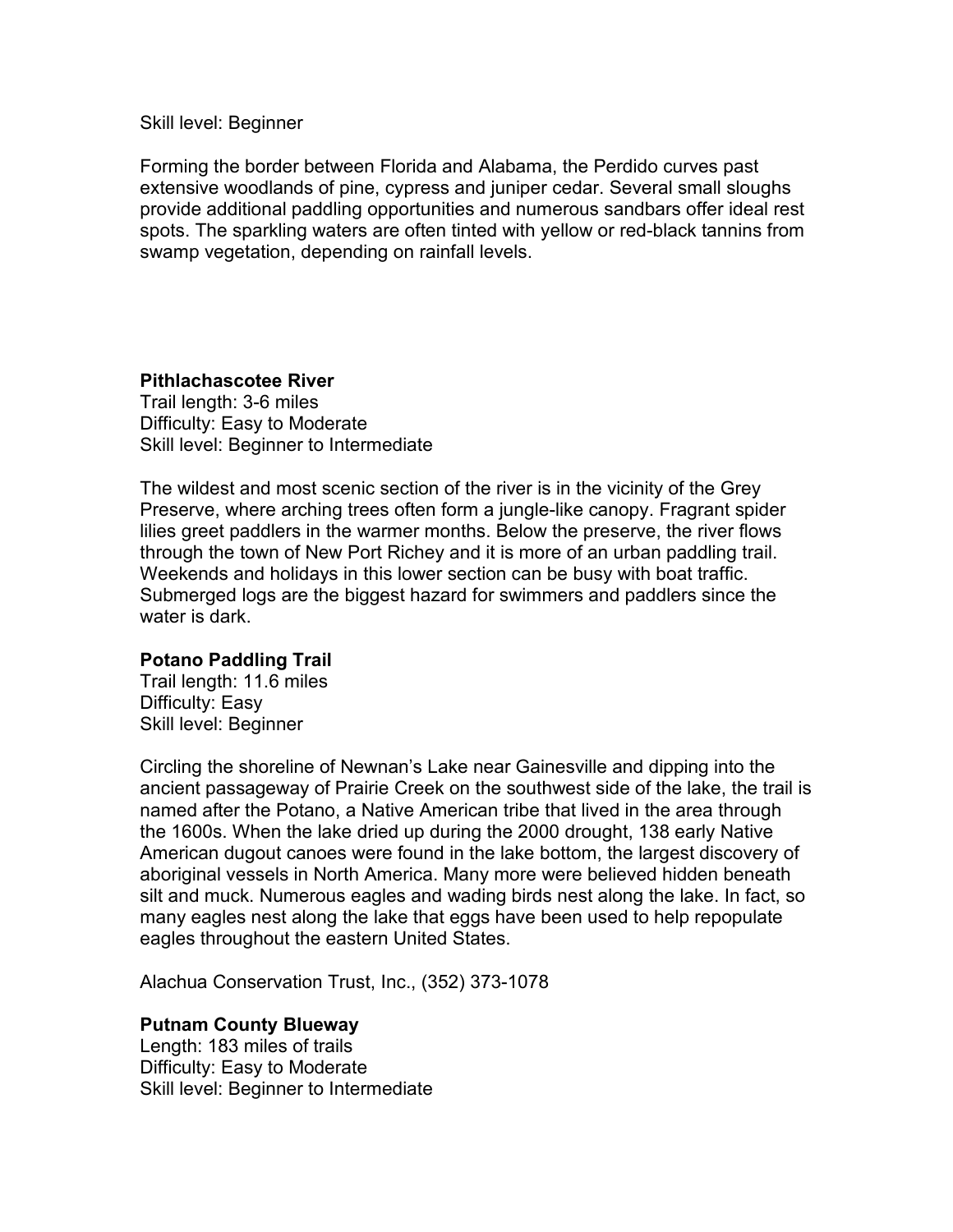Once complete, a total of 18 trails, from a mile long to sixty miles, can take paddlers on a journey through Old Florida. Many of the trails have been used by Native Americans for thousands of years, and all of the trails connect to or include the St. Johns River, Florida's only nationally designated American Heritage River. Well known historic figures who once traveled the St. Johns and Ocklawaha rivers include John and William Bartram, Harriet Beecher Stowe and Marjorie Kinnan Rawlings. Some lakes and wide stretches of river are included, so paddlers should be cognizant of weather and wind forecasts.

## **Santa Fe River**

Trail length: 26 miles Difficulty: Easy Skill level: Beginner

This scenic trail begins in O'Leno State Park, where the Santa Fe reappears after flowing underground for more than three miles. This tributary of the Suwannee River curves past hardwood hammocks and through river swamps. Many clear springs feed the Santa Fe and provide cool relief on hot days. There are some small shoals during low water, which can be attempted by intermediate paddlers.

## **Shingle Creek**

Trail length: 10 miles Difficulty: Easy Skill level: Beginner

Flowing out of the City of Orlando, Shingle Creek is considered the headwaters of the world's most famous freshwater wetlands—the Everglades. The trail begins at Osceola County's 1,000-acre Shingle Creek Regional Park and ends at the ramp along Lake Tohopekaliga in Kissimmee. Many people enjoy paddling up and down the stream through the park. Remnants of early pioneer buildings can be found along the creek and the waterway flows through a thick cypress swamp that was the site of a running battle during the Second Seminole War.

Osceola County Parks & Recreation, (407) 742-7800

## **Shoal River**

Trail length: 9.5 miles Difficulty: Easy to Moderate Skill level: Beginner to Intermediate

A nature lover's dream, the gold-tinted Shoal River threads through a northwest Florida wilderness of high sandy hills and broad sandbars. The surrounding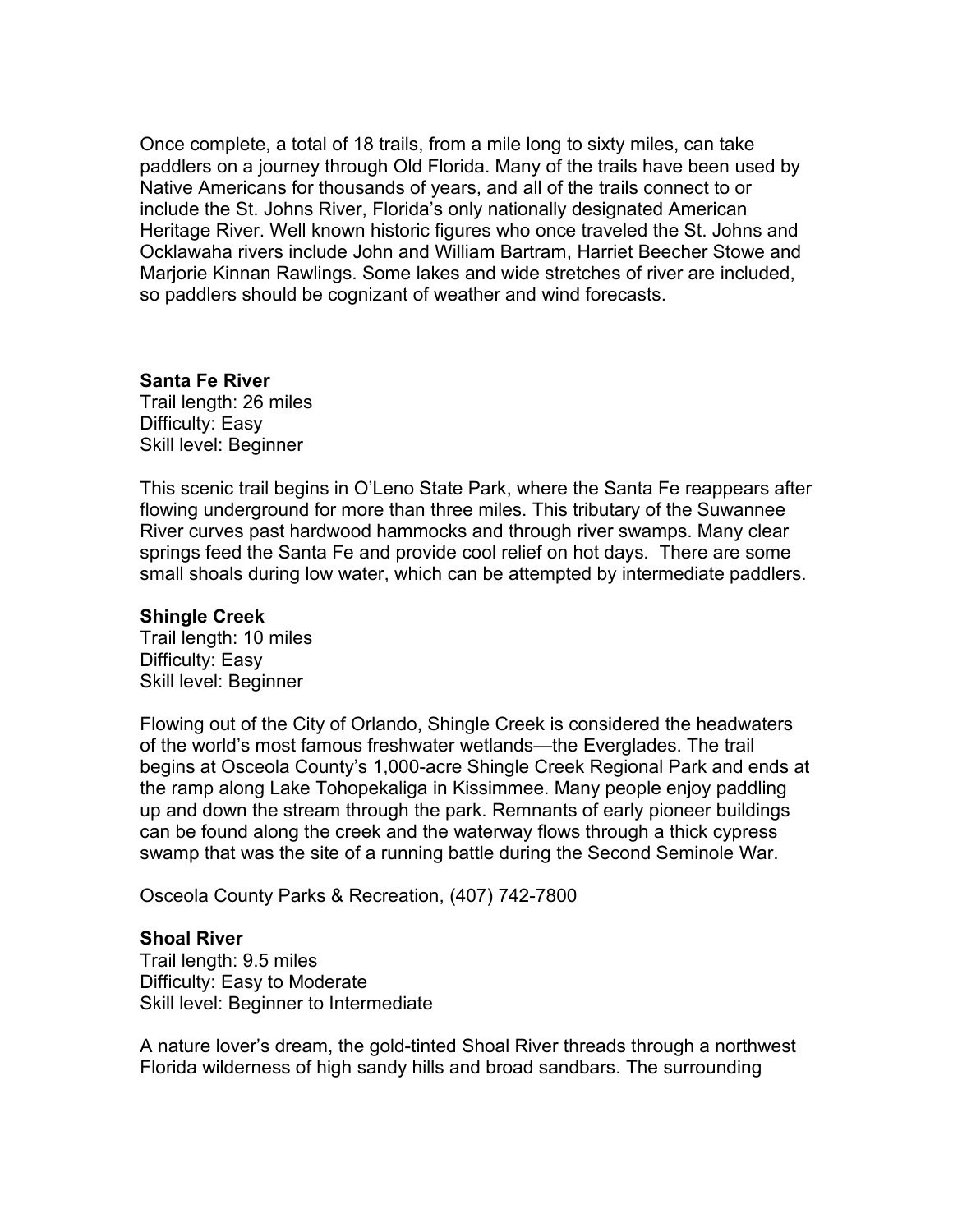forest is a mixture of maple, birch, oak, gum and cypress. The sometimes slow current during normal water levels makes for an easy paddle upstream.

## **Sopchoppy River**

Trail length: 15 miles Difficulty: Easy to Moderate (depending on water levels) Skill level: Beginner to Intermediate (depending on water levels)

This reddish-brown river—fed by wild swamps—twists around cypress knees and impressive exposed roots through the Apalachicola National Forest and beyond. Numerous sandbars make for scenic rest stops. Deer can often be seen along the shore or swimming across the river. In spring, wild azalea and other flowering plants add color to the shorelines. During low water levels, some pullovers and wading may be required.

## **Spruce Creek**

Trail length: 16 miles round trip Difficulty: Easy Skill level: Beginner

Paddlers begin their journey from a wide brackish bay, but as they head north, the creek narrows and marshy expanses give way to shoreline trees. Historically, a large indigenous Native American habitation was nestled around the Spruce Creek basin. A

prehistoric earthen works, the Spruce Creek Mound, is located on the creek. The site functioned as a major ceremonial and political center for the Timucua Indians. Lesser mounds are scattered throughout surrounding areas.

# **St. Johns River**

Trail length: 310 Difficulty: Varies depending on location Skill level: Beginner to Intermediate depending on location

At just over 300 miles from its headwaters in the Upper Basin marsh to its mouth northeast of Jacksonville, the St. Johns is Florida's longest river entirely within the state's borders.

# **St. Mary's River**

Trail length: 60 miles Difficulty: Easy Skill level: Beginner

Originating in the famed Okefenokee Swamp, the St. Mary's River is known for its gentle curves framed by picturesque hardwood forests. White sandbars are found at almost every bend, contrasting with the tea-colored water. Paddlers can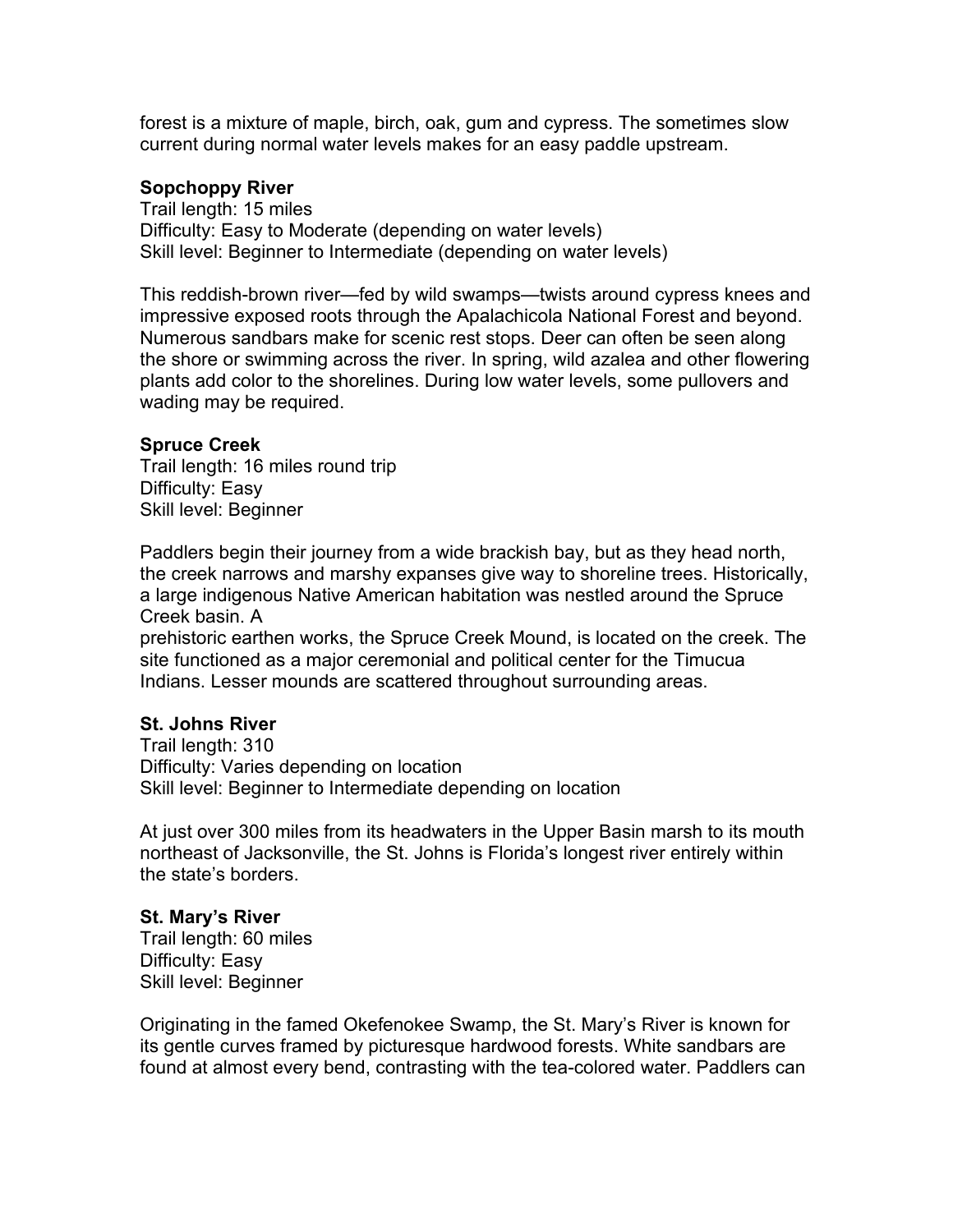choose from several access points along the 60-mile trail, and the slow current makes for easy paddling.

## **Steinhatchee River**

Trail length: 6-7 miles Difficulty: Easy to Moderate Skill level: Beginner to Intermediate

The Steinhatchee River is a serene blackwater river forming the boundary between Dixie and Taylor Counties, entering the Gulf of Mexico along the Big Bend coastline between the small towns of Jena and Steinhatchee. It begins as a shady meandering waterway just below a limestone ledge that creates the picturesque and historic Steinhatchee Falls. The upper stretches of the river are pristine and remote with no houses visible the first mile or so. The river continues to widen as it nears the Gulf, a distance of 6-7 miles depending on where paddlers choose to take out.

# **Suwannee River Wilderness Trail**

Trail length: 170 miles Difficulty: Easy to Moderate (depending on water levels) Skill level: Beginner to Intermediate (depending on water levels)

The upper Suwannee River features high banks lined with arching live oaks, pines, and cypress. White sand beaches make for good campsites or you can use screened pavilions or rent cabins at one of several "river camps" established for the Suwannee Wilderness Trail. The river also boasts more than 70 springs, many of which are found in the middle section.

South of Branford, the lower Suwannee runs deep and wide along pine flatwoods and wetlands as it flows into the Gulf of Mexico. Sandy banks become lower and slope gently toward the river. Most of the lower Suwannee River is wide, tranquil and gentle, and the scenery is spectacular. This section has more motorboats than the upper section, but wildlife is still more common than people. "River camps" provide camping opportunities.

The Suwannee Wilderness Trail provides a managed wilderness experience while educating visitors about protecting the natural, cultural and heritage resources in the Suwannee River Basin. Visitor opportunities extend outwards from the river to include recreational "hubs," recreational trails, parks, museums, cultural sites and other nature and heritage attractions in adjacent cities, towns and rural landscapes throughout the area.

Call (800) 868-9914 for information or to reserve a river camp site.

# **Tomoka River**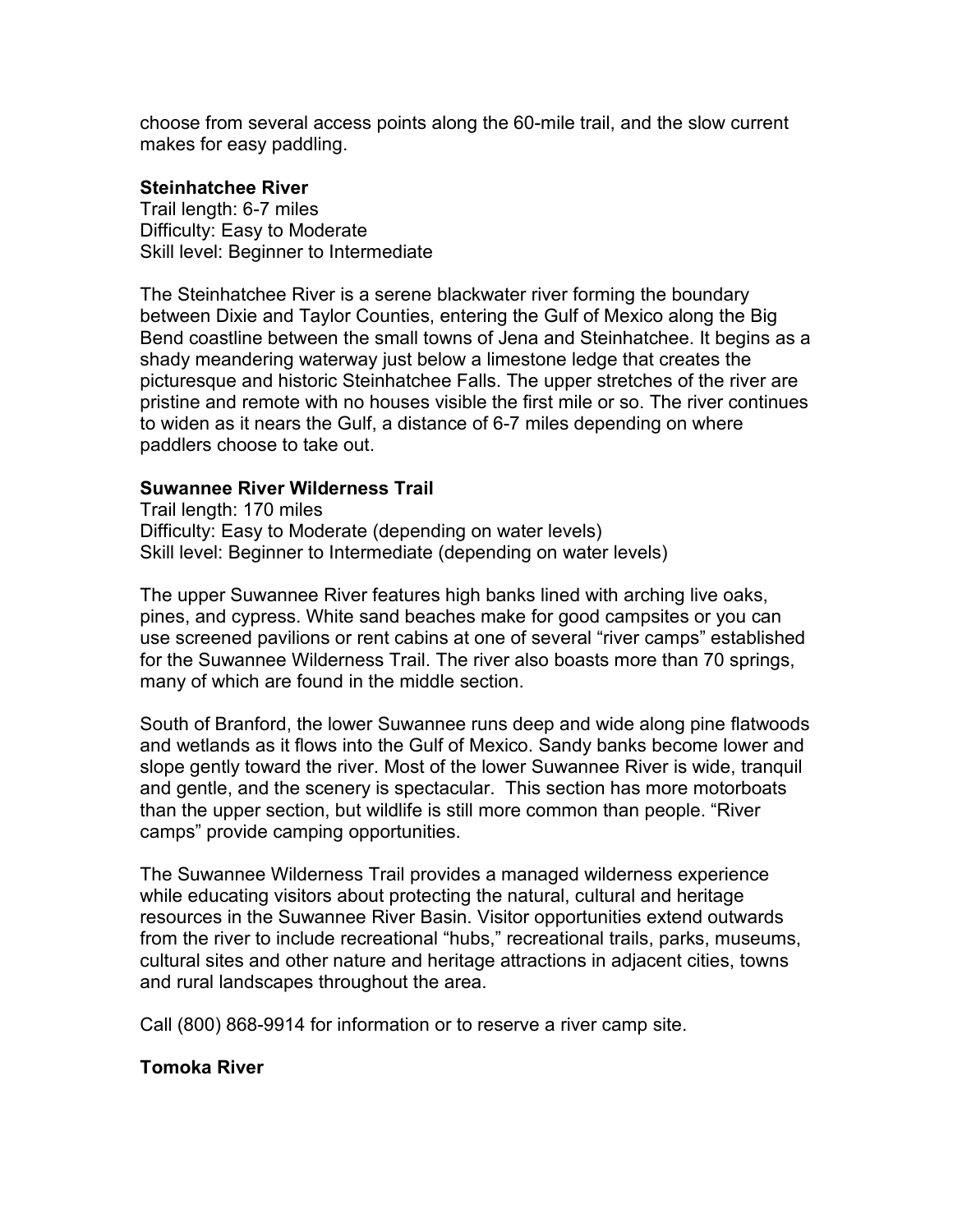Trail length: 13 miles Difficulty: Easy to Moderate Skill level: Beginner to Intermediate

This short river features a wide variety of natural communities, from the narrow canopied waterway upstream of the Riverbend Nature Park to the wide, coastal marsh-lined river around Tomoka State Park. The high ground now occupied by the Tomoka State Park was once the site of the Timucuan Indian village of Nocoroco. The sites of archeological significance surrounding this peninsula are considered some of the most important in Volusia County.

## **Upper Manatee River**

Trail length: 6.5 miles Difficulty: Easy Skill level: Beginner

Subtropical vegetation lines the banks of this gently winding trail. It is an easy half-day trip, or you can paddle both ways, making only one vehicle necessary. Water levels and flows vary with releases from Lake Manatee Dam. Across from the take-out point is the historic site of Fort Hamer. The fort was built during the Indian scare of 1849-1850 to defend Tampa settlers.

## **Wacissa River**

Trail length: 15 miles Difficulty: Easy to Moderate Skill level: Beginner for upper part; Intermediate to Advanced for lower river and Slave Canal

Spring-fed and rich in wildlife, the Wacissa has lured paddlers for thousands of years, beginning with Florida's earliest Native Americans and their dugout canoes. The river begins as a wide marshy waterway, ideal for beginners, but the current quickens as the river narrows in the middle stretch. Wading birds, alligators, otters, and various raptors can often be spotted. The lower Wacissa spreads out into several braids through a swamp called Hell's Half Acre. Paddlers must take care to find the entrance to the Slave Canal in order to paddle to the take-out at Nutall Rise on the Aucilla River.

## **Wakulla River**

Trail length: 4 miles Difficulty: Easy Skill level: Beginner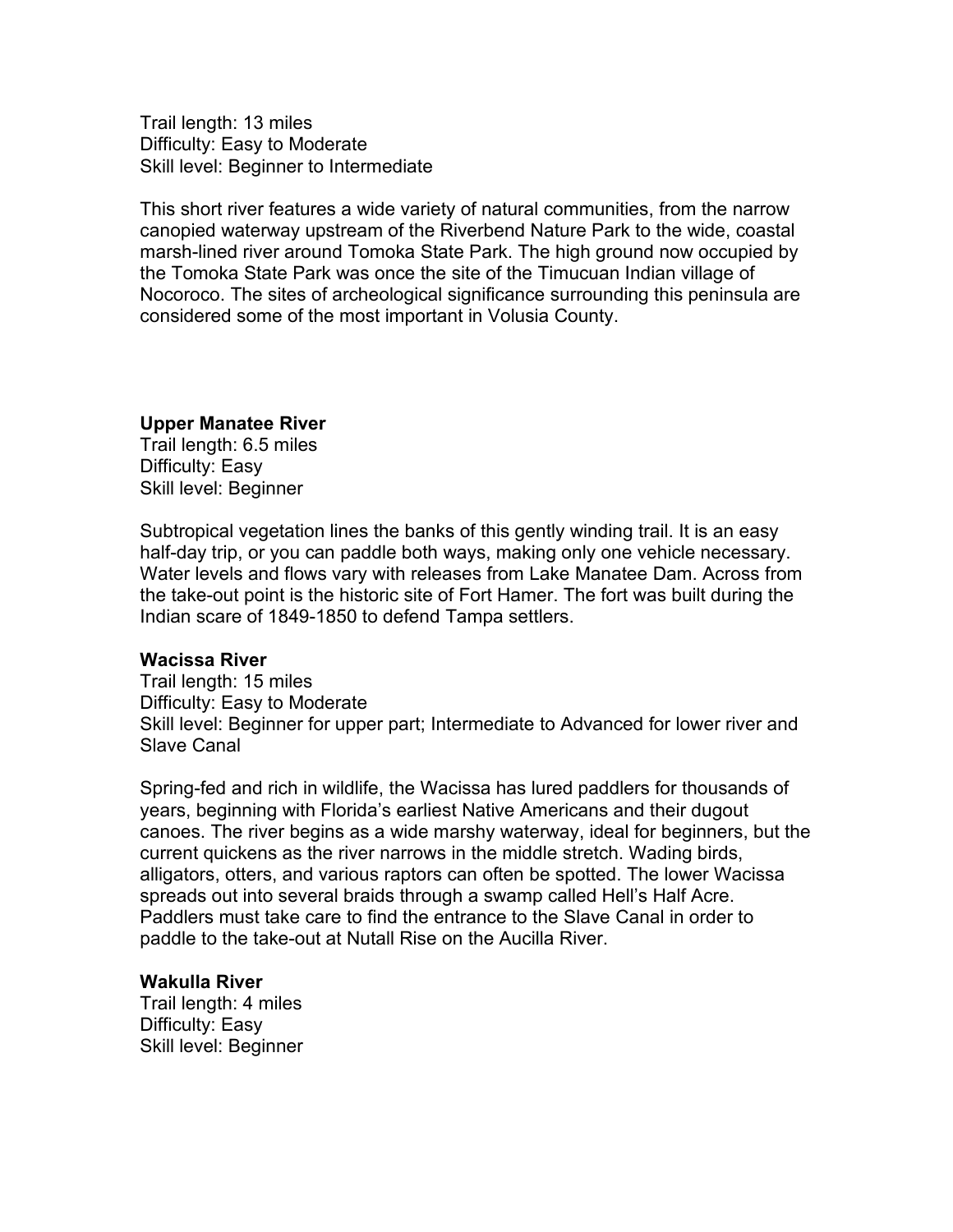Wildlife is abundant along this clear, spring-fed river. Manatees, once seen only in summer, are now spotted year-round. Paddlers can choose between a four- or six-mile trip below Wakulla Springs State Park. The current is usually gentle enough to paddle up and back for any distance desired.

## **Wekiva River/Rock Springs Run**

Trail length: 27 miles Difficulty: Easy to Moderate Skill level: Beginner to Intermediate

Beginning just north of Kelly Park in Apopka, Rock Springs Run winds it way swiftly downstream to join the spring run flowing out of Wekiwa Springs State Park. The trail continues north approximately 15 miles to the St. Johns River. A mixture of swift and placid water offers a frequent change of pace. Traveling through sand pine scrub, pine flatwoods, hammocks and swamps, paddlers can see a variety of wildlife, including river otters. Numerous islands, tributaries and lagoons provide opportunities for side trips and camping. Primitive camping by permit is available at some sites along the trail.

# **Whiskey Creek**

Trail length: 3.8-mile loop Difficulty: Easy to Moderate Skill level: Beginner to Intermediate

Dr. Von D. Mizell-Eula Johnson State Park in southeast Florida is bordered by the Intracoastal Waterway and the Atlantic Ocean, with Whiskey Creek running through its center. The creek is a marine estuary lined with sea grapes and mangroves, an important habitat for marine species and bird rookeries. This park is a site on the Great Florida Birding Trail, so bring a camera and binoculars to watch for wildlife at a safe distance.

# **Wilton Manors Middle River Paddling Trail**

Trail length: 7-mile loop Difficulty: Easy to Moderate Skill level: Beginner to Intermediate

The Middle River is an approximately 7-mile loop originating at the lntracoastal Waterway in Wilton Manors near Fort Lauderdale. The eastern edge of the river is just under one mile from the Atlantic Ocean and less than five miles from Port Everglades. The river provides a wealth of entertainment, recreational, environmental, economic, and educational opportunities. Recreation uses include kayaking, canoeing, stand up paddleboard, fishing, boating, and wildlife viewing. The waterways are home to a vast array of birds, mammals, and aquatic life.

# **Withlacoochee Gulf Preserve**

Trail length: 4.5 miles round trip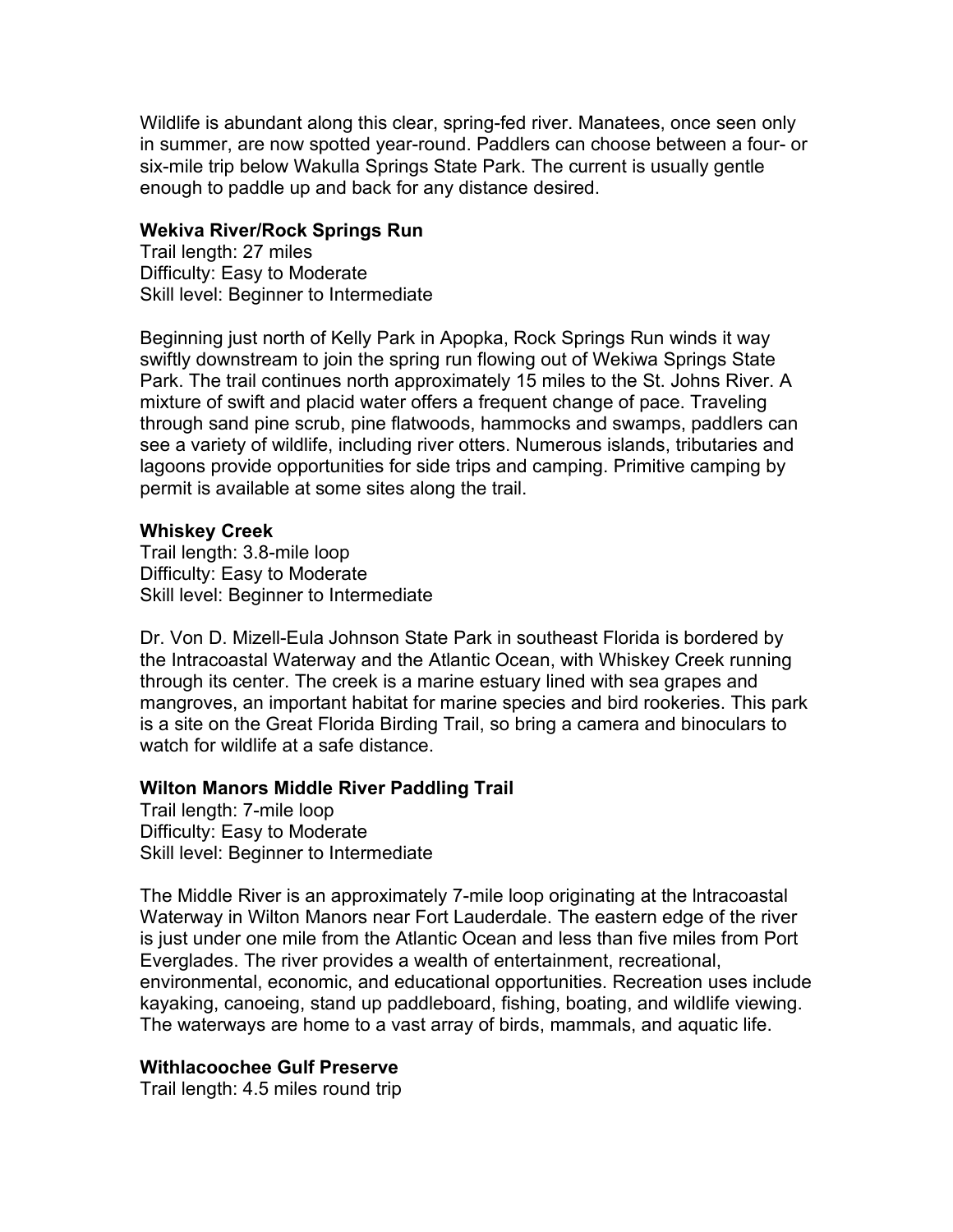Difficulty: Easy to Moderate (depending on winds) Skill level: Beginner to Intermediate (depending on winds)

Located near the town of Yankeetown near the end of the Big Bend Gulf Coast, with Withlacoochee Gulf Preserve Paddling Trail winds through a marshy, undeveloped coastal wilderness. Several other paddling trails, many of them loops, are shown on the preserve website, although low tide may prove prohibitive in some of the smaller tidal creeks. Use caution in high winds around Beach Bird Creek Park since this area is open water.

## **Withlacoochee River (North)**

Trail length: 28 miles Difficulty: Easy to Moderate (depending on water levels) Skill level: Beginner to Intermediate (depending on water levels)

This river gently curves through Twin Rivers State Forest past hardwood forests, crystal-clear springs, and sandbars along the bends. Primitive camping is allowed along the way. There are some small shoals, but portaging is generally not necessary. The Withlacoochee contributes a significant amount of water to the Suwannee River and joins it at Suwannee River State Park. The trail ends at the boat ramp in the state park, about a quarter-mile upstream on the Suwannee River.

## **Withlacoochee River (South)**

Trail length: 76 miles Difficulty: Easy to Moderate Skill level: Beginner to Intermediate

Once a refuge for Seminole Indians during the Second Seminole War, the river emerges from the Green Swamp in west central Florida and twists and bends through scenic sandhills before entering a swampy terrain of cypress, gum and maple. Overhanging limbs form a lacy canopy. Camping is available at Silver Lake Recreation Area. During dry seasons, paddlers may encounter logs and hyacinth jams. Although this is a long trail, numerous access points enable paddlers to choose shorter trips.

## **Yellow River**

Trail length: 54 miles Difficulty: Easy to Difficult (depending on water levels) Skill level: Beginner to Advanced (depending on water levels)

Located in the western Panhandle, the upper Yellow River is unique in that it drains the state's highest elevation. As a result, the current is faster and there are numerous high banks. Hardwood forests and high sandy banks frame the waterway. Farther downstream, the river deepens and slows as it passes through